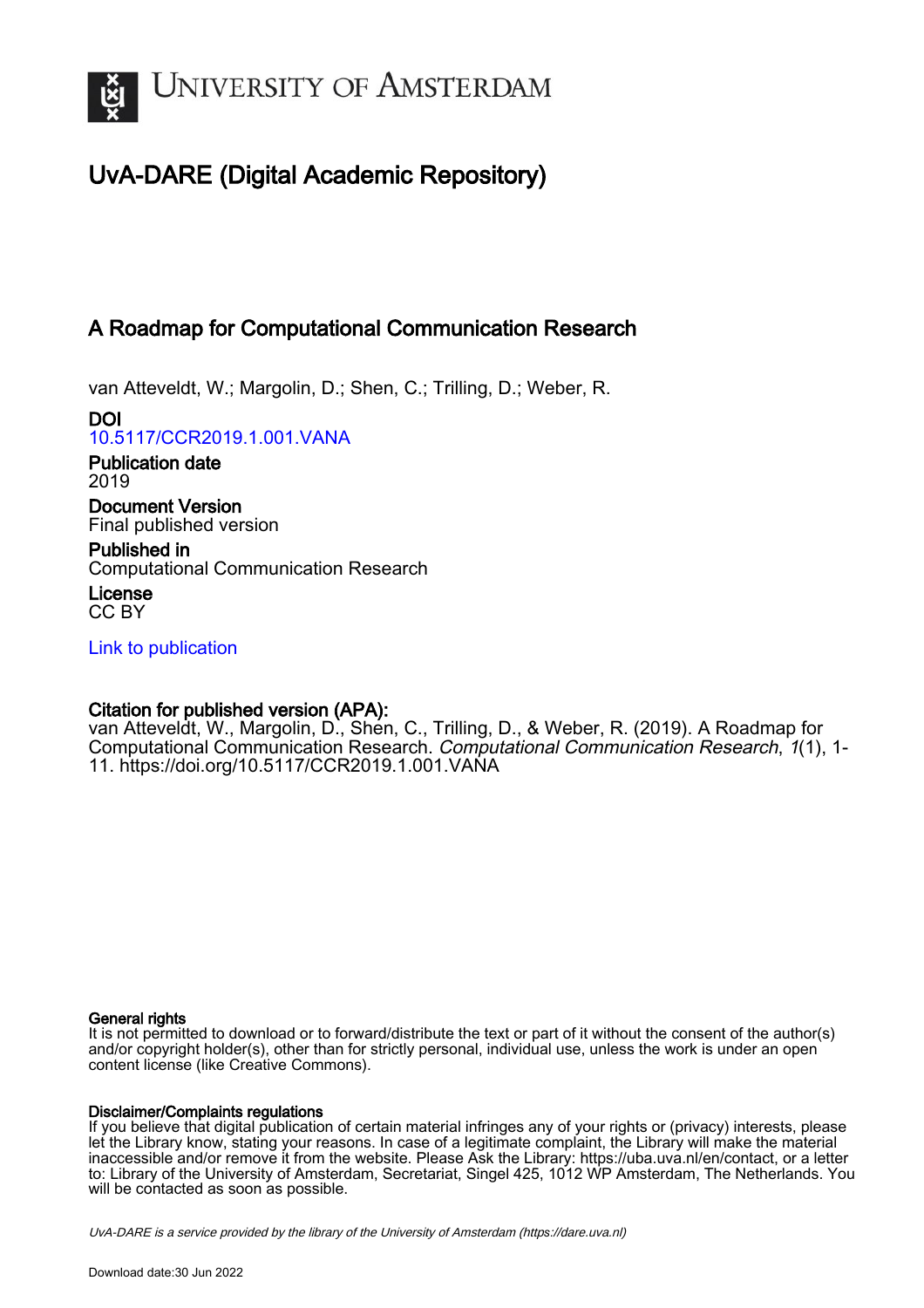## **A Roadmap for Computational Communication Research**

Wouter van Atteveldt, Drew Margolin, Cuihua Shen, Damian Trilling, René Weber

CCR 1 (1): 1[–11](#page-11-0) [DOI: 1](doi)0.5117/CCR2019.1.001.VANA

#### **Abstract**

Computational Communication Research (CCR) is a new open access journal dedicated to publishing high quality computational research in communication science. This editorial introduction describes the role that we envision for the journal. First, we explain what computational communication science is and why a new journal is needed for this subfield. Then, we elaborate on the type of research this journal seeks to publish, and stress the need for transparent and reproducible science. The relation between theoretical development and computational analysis is discussed, and we argue for the value of null-findings and risky research in additive science. Subsequently, the (experimental) two-phase review process is described. In this process, after the first double-blind review phase, an editor can signal that they intend to publish the article conditional on satisfactory revisions. This starts the second review phase, in which authors and reviewers are no longer required to be anonymous and the authors are encouraged to publish a preprint to their article which will be linked as working paper from the journal. Finally, we introduce the four articles that, together with this Introduction, form the inaugural issue.

**Keywords:** computational communication science, computational social science, open science, research transparency

An increasing part of our daily life is organized and experienced online, from connecting with friends and reading news to shopping, entertainment,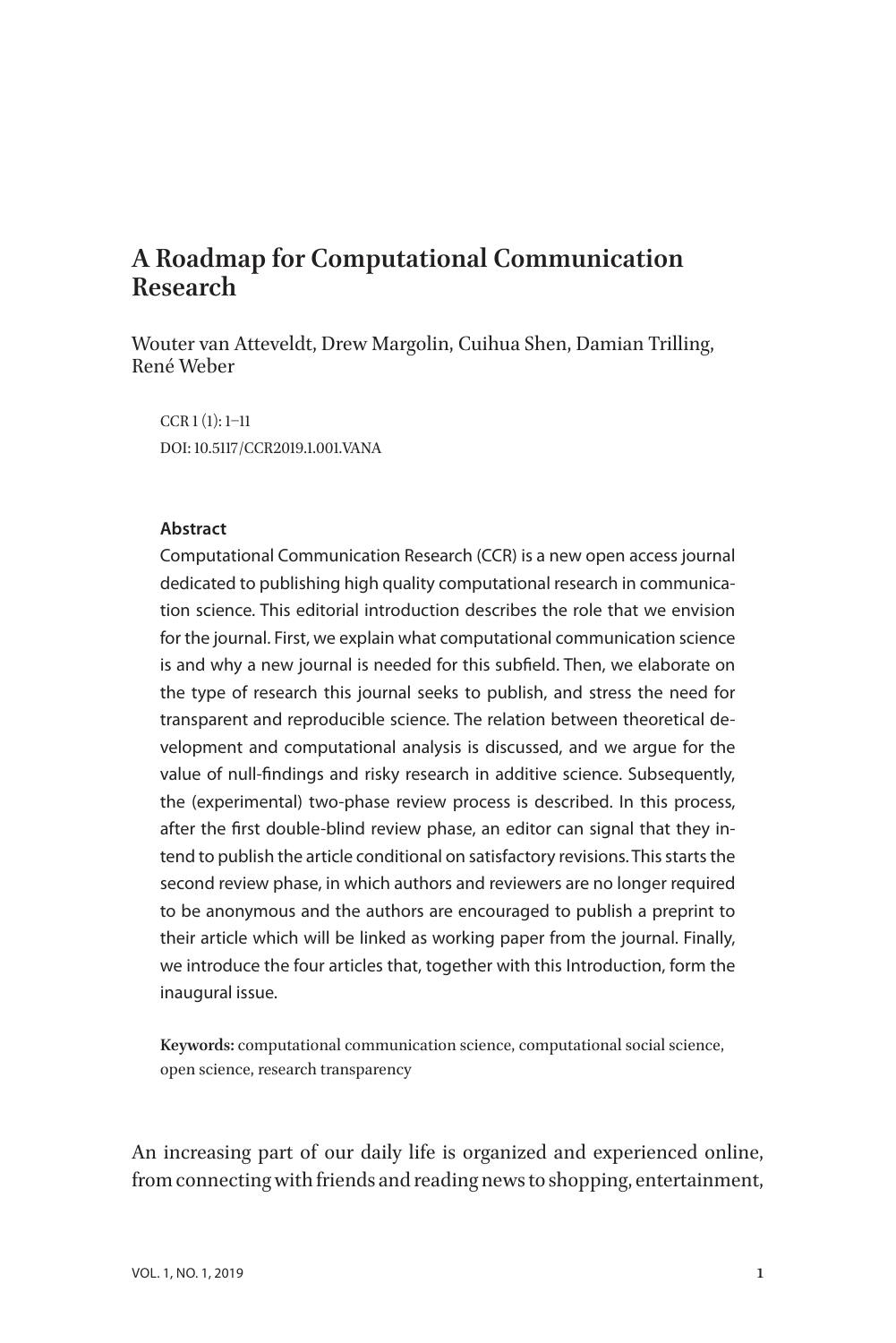and even dating. Most of these online actions leave 'digital traces' that offer unprecedented opportunities for scholars to explore, theorize, and test hypotheses about the way humans think, behave, and interact ([Lazer et al.,](#page-10-0) [2009;](#page-10-0) [Shah, Cappella, & Neuman, 2015](#page-10-1)). In addition, human artifacts and knowledge such as scholarly and non-scholarly articles, records of historical events, song lyrics, stories, etc., that provide rich information on the context of human behavior, are increasingly available in digital form. Most of these online 'digital traces' are communicative in nature. Therefore, communication science, perhaps more than any other social science, is in a promising position to leverage these rich data sources to form a better understanding of human communication and behavior ([Hilbert et al., 2019\)](#page-9-0).

Computational Communication Science (CCS) is the label applied to the emerging subfield that investigates the use of computational algorithms to gather and analyze big and often semi- or unstructured data sets to develop and test communication science theories ([Van Atteveldt & Peng, 2018\)](#page-10-2). In recent years, scholarly interest in this subfield increased dramatically, as evidenced, for instance, by the strong growth of the Computational Methods Division within the International Communication Association (ICA), the largest international representation of communication scholars. One testament of this interest is the new open access journal Computational Communication Research, in which this article is published, and the many recent and upcoming special issues on computational communication science and related topics (see e.g. [Alvarez, 2016;](#page-9-1) [Peng, Liang, & Zhu, 2019](#page-10-3); [Shah et al., 2015;](#page-10-1) [Van Atteveldt & Peng, 2018\)](#page-10-2).

Method and theory development are necessarily synergistic [\(Greenwald,](#page-9-2) [2012](#page-9-2)). New methods, from the telescope to DNA sequencing, have often been instrumental to scientific progress by changing our perception of reality and allowing new questions to be asked [\(Hilbert et al., 2019\)](#page-9-0). New methodologies and analytical approaches can lead to new findings which in turn can be used to formulate or refine theories. At the same time, theories suggest research questions that inspire the development of new methodologies. Neither methodological nor theoretical development is superior in science ([Weber, Fisher, Hopp, & Lonergan, 2017\)](#page-10-4). With its unique set of strengths and weaknesses, CCS is in a position to complement the traditional methodological toolkit and enhance the paradigm of method-theory synergy in communication science. For instance, going from self-reports in lab settings to modeling actual behavior in its natural social setting can alleviate many of the external and ecological validity issues of experimental studies. Moving from small-*N* cross-sectional surveys or panels with long time intervals to large-*N* real-time measurements can help overcome the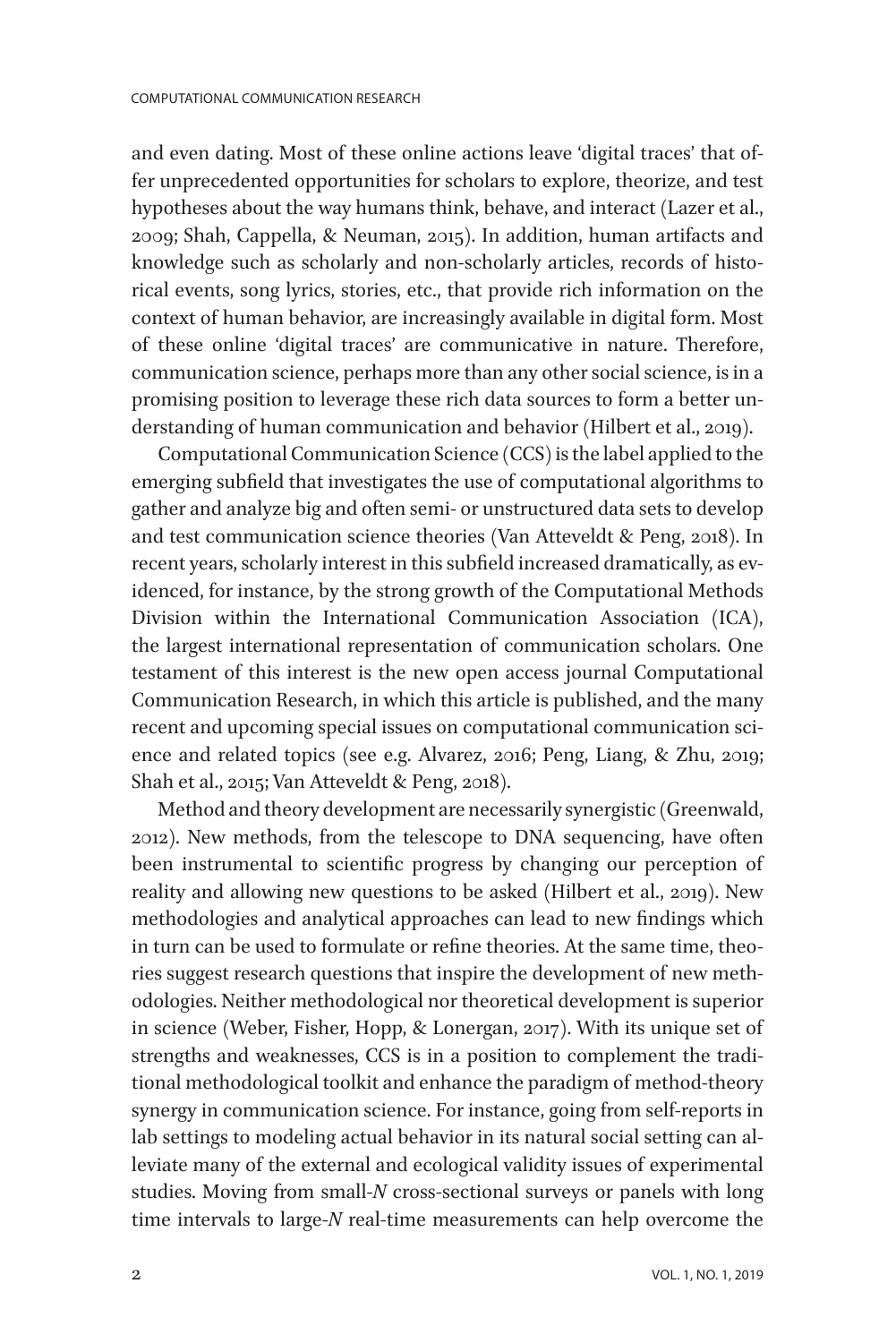internal validity problems of current observational studies. Finally, although large data sets do not guarantee high quality data, more data points can help overcome problems of low statistical power and allow the researcher to zoom in on specific subpopulations or test more complex models than is possible with traditional behavioral studies.

That said, there are a number of specific challenges that will need to be addressed in a vibrant and critical community of computational communication scientists if CCS is to fulfill its full potential (see also [Van Atteveldt](#page-10-2) [& Peng, 2018](#page-10-2)). First, the ownership of many of the required data sets by (social) media companies and other commercial entities threatens the accessibility of data and the reproducibility of studies. Second, "big" data sets are often a by-product of naturally occurring behavior, and may not be representative for the actual behavior of interest: expressed attitudes on, for instance, Twitter, review websites, or dating apps might be quite different from the attitudes in the general public. Third, computational methods are not immune from replicability problems. A high number of researcher degrees of freedom combined with a lack of currently established standards for many new methods can jeopardize the scholarly scrutiny which is essential in assuring additive science and replicability. Finally, CCS requires unique skill sets (e.g. programming, data handling) which may lead to a rethinking of our educational programs and the institutional incentives for developing and maintaining these skill sets.

These considerations show that to be successful, CCS will have to emphasize research transparency, reproducibility, and collaboration ([Klein](#page-9-3) [et al., 2018;](#page-9-3) [Nosek et al., 2015](#page-10-5); [Van Atteveldt, Strycharz, Trilling, & Welbers,](#page-10-6) [2019](#page-10-6)). Research transparency and reproducibility is needed to generate long-term trust in this new paradigm. Collaboration among a diverse set of stakeholders is needed to create synergies between methodological and theoretical progress, develop and maintain complex computational software, update criteria for hiring, tenure, and grant approvals, and provide researcher with access to proprietary data sets.

#### **Why do we Need a New Journal?**

Why do we need a new journal to tackle these challenges? While some may view computational research as simply a methodological extension to existing communication research techniques and topics, we believe it creates a broad and integrated set of opportunities and challenges for the field that include debates over epistemology, ethics and the role of publication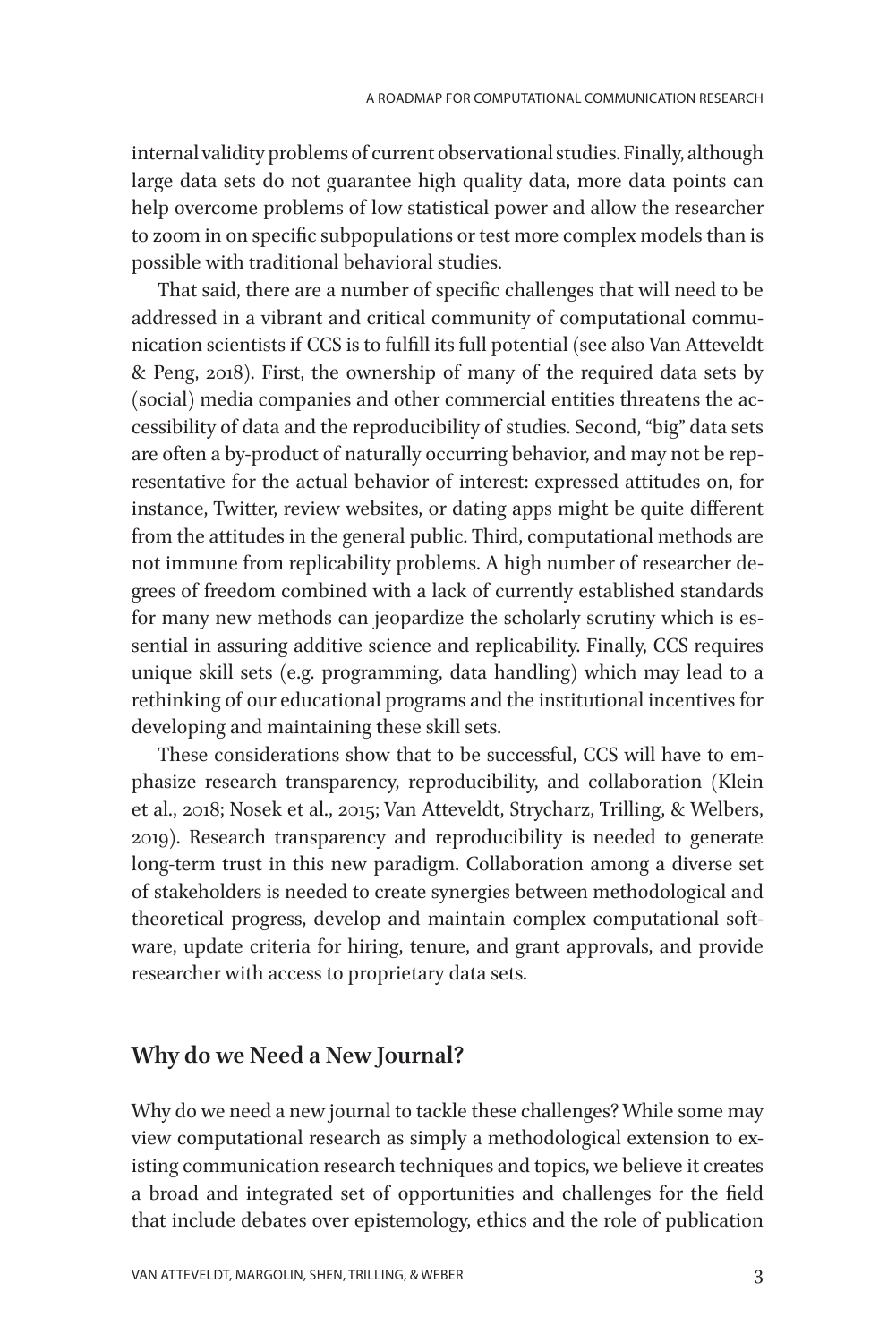in the scientific process ([Anderson, 2008;](#page-9-4) [Kitchin, 2014;](#page-9-5) [Lazer & Radford,](#page-10-7) [2017;](#page-10-7) [Tufekci, 2015](#page-10-8); [Van Atteveldt & Peng, 2018](#page-10-2)). To address these opportunities and challenges an integrated, communal effort is needed to develop, debate, and demonstrate best practices–that is, to develop relevant paradigms–that guide future research [\(Margolin, 2018](#page-10-9); [Pfeffer, 1993\)](#page-10-10).

Such work can continue, as it has over the past decade, in articles scattered among the top communication journals and computational social science conference proceedings. However, we believe there are important advantages to providing a specific outlet that addresses all facets of this conversation. First, many papers can contribute to important conversations within the computational community but, understandably, are not recognized as valuable by general interest or other, topic specific journals. Thus, the best judges of their contribution are editors and reviewers who share an interest and understanding of the relevant issues. Second, as much as computational communication studies provide unique opportunities, they also face unique challenges. As a consequence, the evaluation criteria applied to computational communication studies can differ significantly from those applied in other sub-fields ([Margolin, 2018\)](#page-10-9). Some traditional criteria may be not strict enough for computational work. For example, obtaining large samples with sometimes hundreds of thousands of observations is usually not a problem for computational studies, but renders classical hypothesis testing as problematic ("everything is significant"). Yet other criteria may be too restrictive, such as the still widespread tendency not to publish null findings. Reviewers selected mostly on substantive expertise may not appreciate these unique challenges in computational studies. This can lead both to methodologically flawed articles being accepted, and to good computational work being rejected because it is held to the standards of classical methodology.

The third motivation for the journal is to actively promote a consistent and coherent set of standards for addressing these unique challenges. The challenges of computational communication research apply across theoretical topics, methodological best practices, and ethical commitments. Inevitably, some of the ideal best practices will come into conflict. For example, accessibility and reproducibility can often conflict with ethical concerns. Here the journal can serve as both a forum to organize the conversation around these topics as well as a place to work towards and implement an emerging consensus. Finally, we recognize that the research topics of a computational communication research journal are intrinsically tied to a set of computational technologies that are rapidly developing. We thus believe it is important that a computational communication research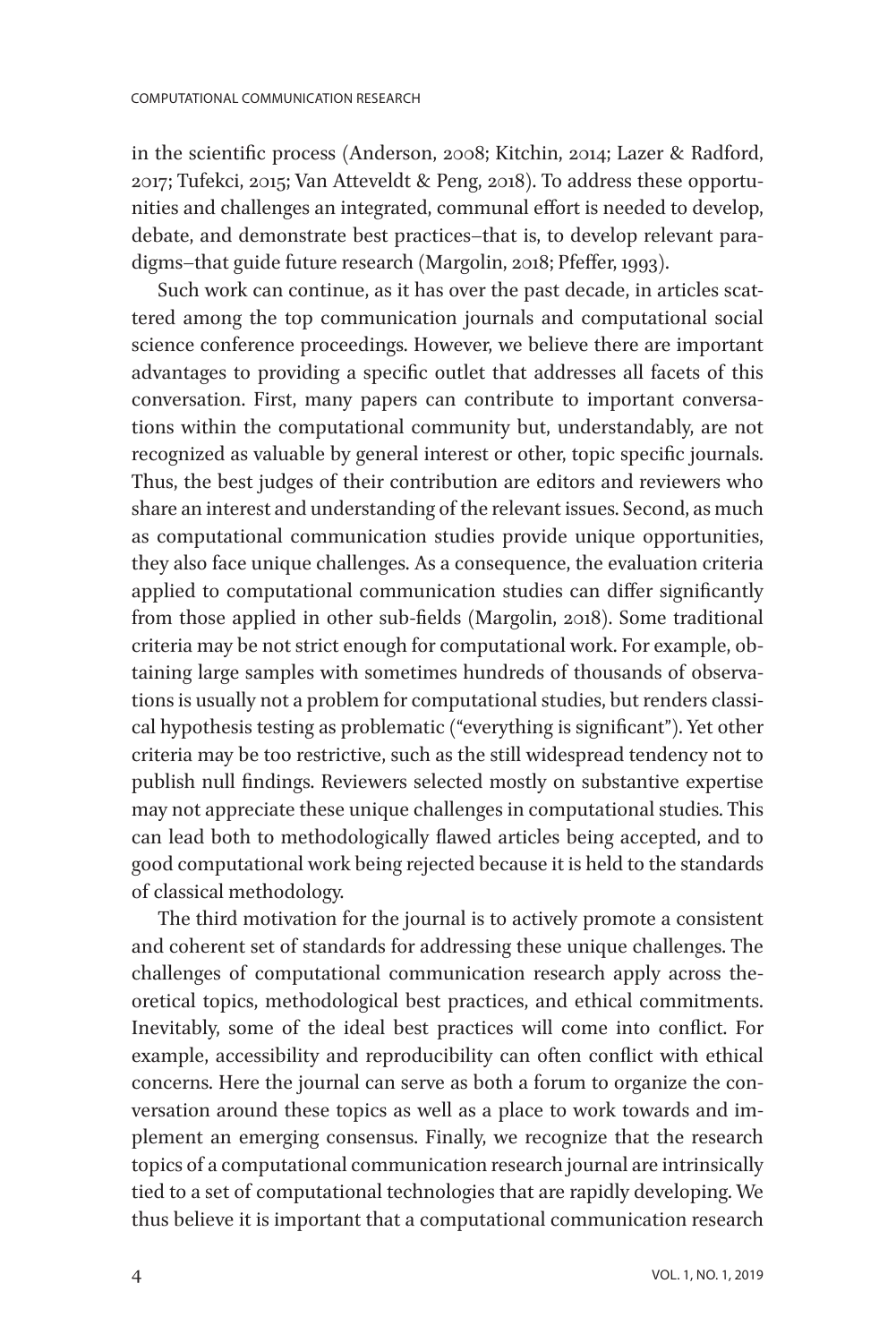journal invites and welcomes innovations and discoveries that have the potential to push the envelope in state-of-the-art communication science, but also come with an elevated risk of failure. Scientific research is driven by a sound rationale and method, and should be inherently risky. We envision CCR to be on the leading edge of risky proposals to social scientific practice, with the hope that our collective successes (and failures) can inform the communication field more broadly.

#### **What Kind of Research Does CCR Seek?**

A journal needs to develop and articulate a clear picture of what it is looking for to guide the decisions of authors, reviewers, and editors. CCR welcomes research that contributes to our theoretical understanding of human communication. We define a theoretical contribution as one that is additive to prior work by altering the field's existing understanding of and expectations for communication phenomena. These contributions are best achieved by formulating hypotheses and research questions that are risky, that is, include claims that are not self-evident and in fact are likely to be wrong. Replications and studies that test the soundness and boundary conditions of existing theory also qualify as good strategies. Of course, a logical consequence of pursuing risky research is that computational scholars will see rejections or null-findings of their claims more often than their support. Given a well-argued claim, reliable and valid measures, as well as a sound analytical methodology, CCR is committed to value null-findings as a contribution that increases knowledge. If computational scholars honestly report what – against their expectation and best-practice efforts – has not worked, then other can learn, build on these efforts, and thereby contribute to additive science. This said, there are three primary ways in which articles can contribute:

1. By applying computational methods to new or existing theoretical questions. Importantly, CCR's emphasis on additive contributions means that research need not exclusively test hypotheses nor feel compelled to produce significant results. Nonetheless, whether deductive or inductive, analysis should be clearly linked to substantive theoretical questions and what is already known, or suspected to be known, with regard to them. Claims and conclusions should be explicit – naming boundary conditions and alternative explanations – and, of course, well supported by the data. Showing that a theory is at odds with data is a relevant finding, but only if alternative explanations can be reasonably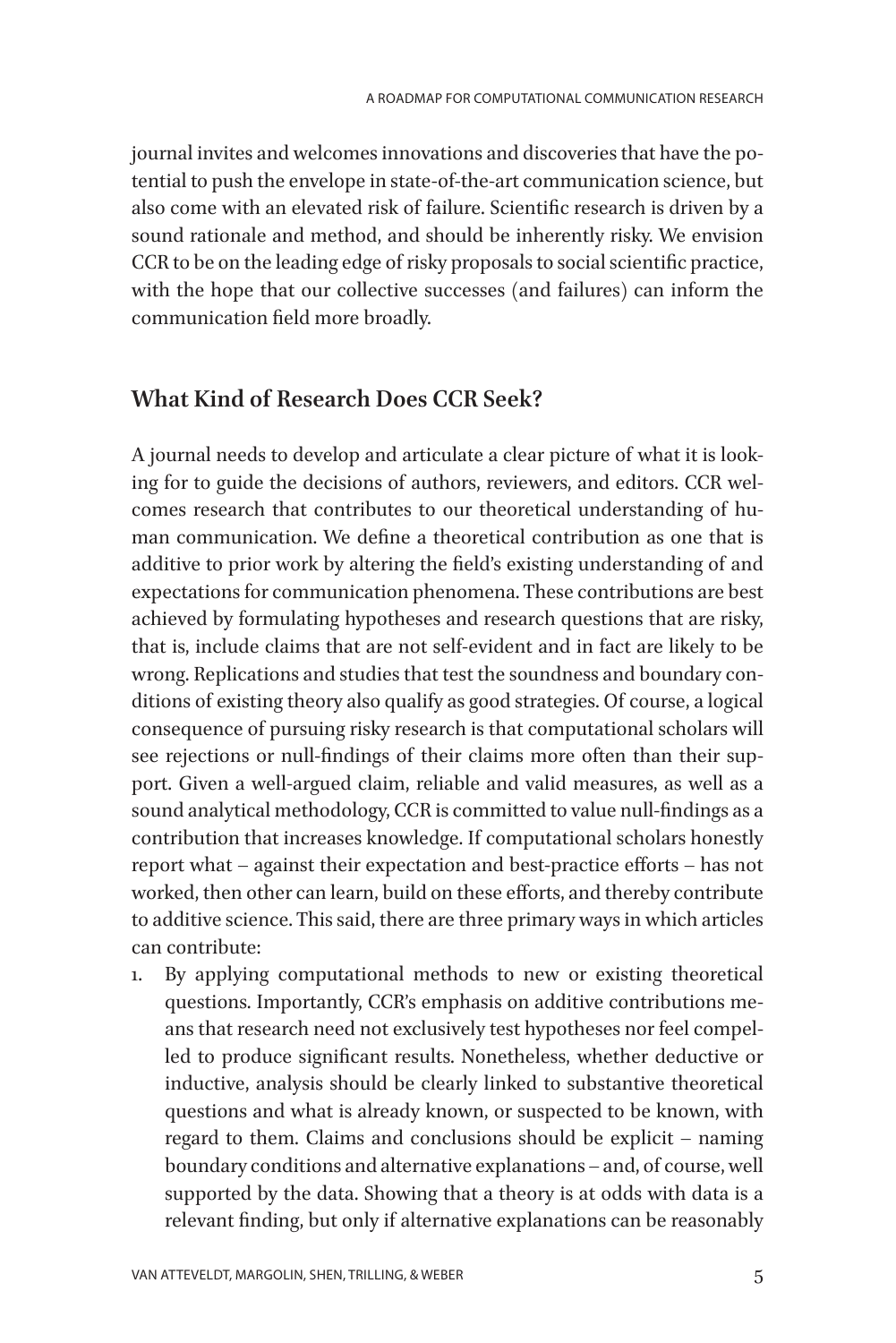ruled out, and if accompanied by a clear argument indicating why the theory should have been applicable.

- 2. By developing, adapting, and/or validating methods. For this, the researcher needs to show that the method/tool is reliable and valid; that it is useful for understanding communication; and that it is better (by some measure) than existing tools that do that task. In most cases, tools or method papers should include quantitative validation on a gold-standard data set that was not used for development and that is representative of some use case relevant to communication research.
- 3. By creating or adapting datasets and making them accessible and searchable. Shared datasets are important because it makes it easier to compare and replicate research by offering a common point of reference. In publishing a description of a data set, it should be clear how it was gathered and preprocessed. Where possible, the raw data and cleaning procedure should be published alongside the final data set. Data should be as open and accessible as possible. For data that cannot be fully shared for legal or privacy reasons, as much as possible of the data should be shared openly (i.e. metadata, annotations, and/or anonymized versions), and where possible a procedure for acquiring the sensitive data should be given that is in principle accessible to all researchers.

CCR demands transparent and reproducible research. Computational analyses require many choices regarding design, preprocessing, and parameter tuning, and transparency are needed to allow scrutiny of these choices. As digital data and analysis code can be shared easily, computational research can be at the forefront of the open science philosophy ([Munafò et al., 2017](#page-10-11); [Nosek et al., 2015\)](#page-10-5). Most articles in CCR should be accompanied by an online appendix in a form that encourages reproducibility and reusability. For tool and software contributions, we expect software to be published open-source on GitHub or an equivalent service and in the repository that is normal for the programming language used, e.g. Pypi or CRAN. For articles presenting substantive and/or methodological analysis results and data contributions, we expect an online research compendium published on GitHub or an equivalent service. Such a compendium contains the data, code, and results, and makes it explicit how the code is used to derive the results from the raw data ([Marwick, Boettiger, & Mullen, 2018](#page-10-12); [Van Atteveldt et al., 2019\)](#page-10-6). By publishing this on GitHub rather than depositing it in a service such as DataVerse, the code can be a living document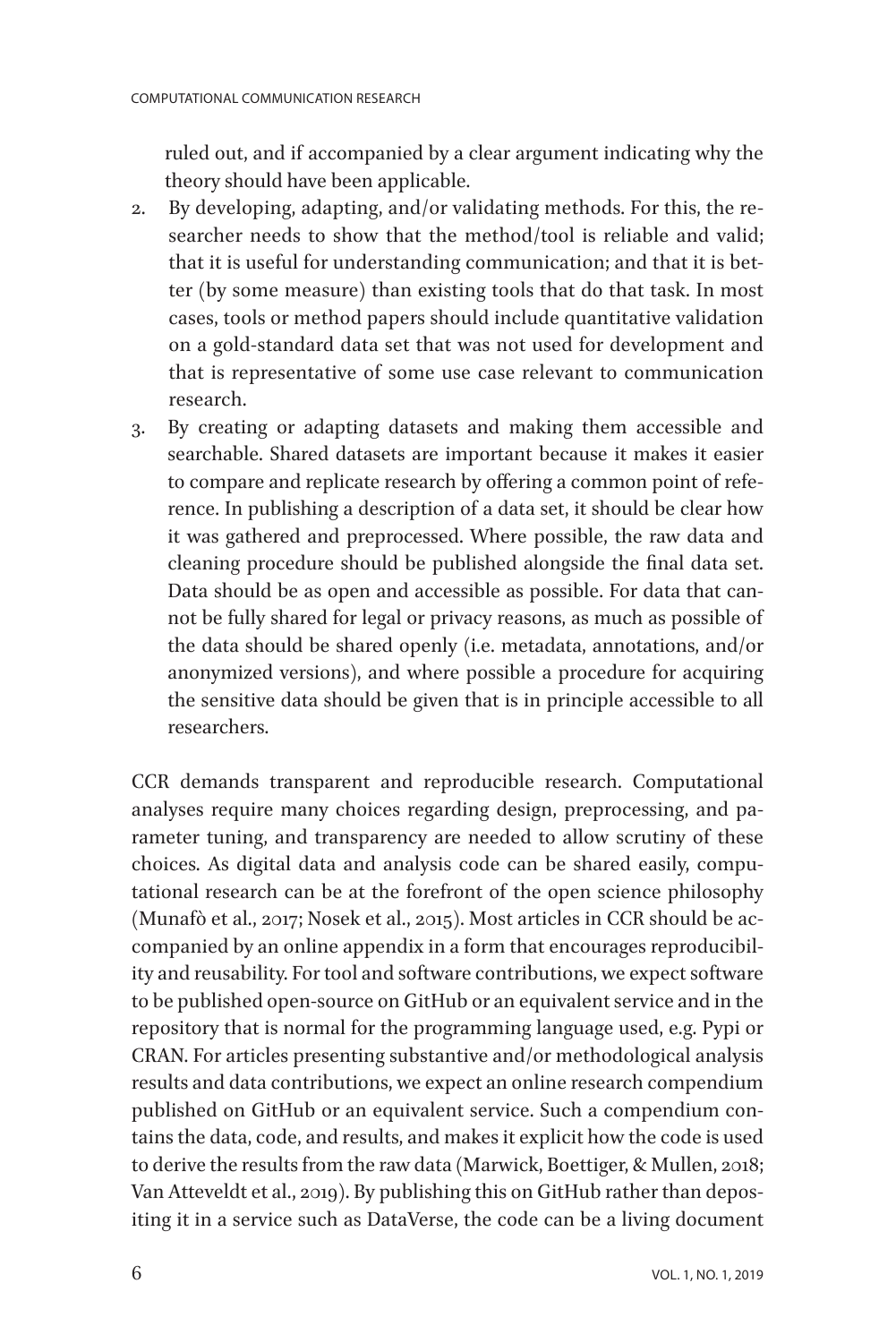rather than just a snapshot. Reproducibility and persistence is guaranteed by storing the final (and if applicable, raw) data on DataVerse in addition, and archiving the named release of the repository corresponding to the publication. An optional template for such a compendium, including code for automatically testing and generating containers, will be made available through the CCR website.

#### **The CCR Review Process**

Like most journals in our field, CCR will publish articles only after a rigorous peer-review process. However, in addition to employing a new substantive scope, open access publication, and openness for data and tool publications, CCR is also introducing a procedural innovation: a "two-phase review process" in the way articles are published.

In the first phase, a traditional double blind 'adversarial' review takes place, where the central task for the reviewer and editors is to judge whether a manuscript is (potentially) publishable: is it high-quality, novel (including direct replications), and relevant. The outcome of phase one is either rejection or an *intent to publish*: a conditional decision to accept the manuscript for publication dependent on satisfactory revisions. After this intent to publish decision, the author is encouraged to publish the manuscript via an open science archive like SocArXiv. The journal website will link to this manuscript as a 'working paper'. Any revisions in this phase are not required to be blinded. The reviewers also get the option to be publicly identified on the article if published.

The purpose of this two-phased approach is to better align the incentives of authors and reviewers so that work is published both more quickly and with higher quality. Specifically, the job of the first phase is to identify valuable, if not yet wholly optimized research. Blind review, and the somewhat adversarial nature of the process, are essential in this phase to distinguish high quality submissions. Once there is agreement on the overall value of the manuscript, however, the preprint process is designed to alleviate authors' anxiety (and potential hostility) regarding the status of their manuscript, as well as to encourage reviewers to focus on concrete, constructive changes rather than marshalling arguments to 'kill' the paper.

Additionally, we offer the option of pre-registering research. While it may not be equally applicable to all types of computational research, it can be a useful tool to help our goal of avoiding bias against null-findings. We therefore will also accept registered reports as submissions, in which a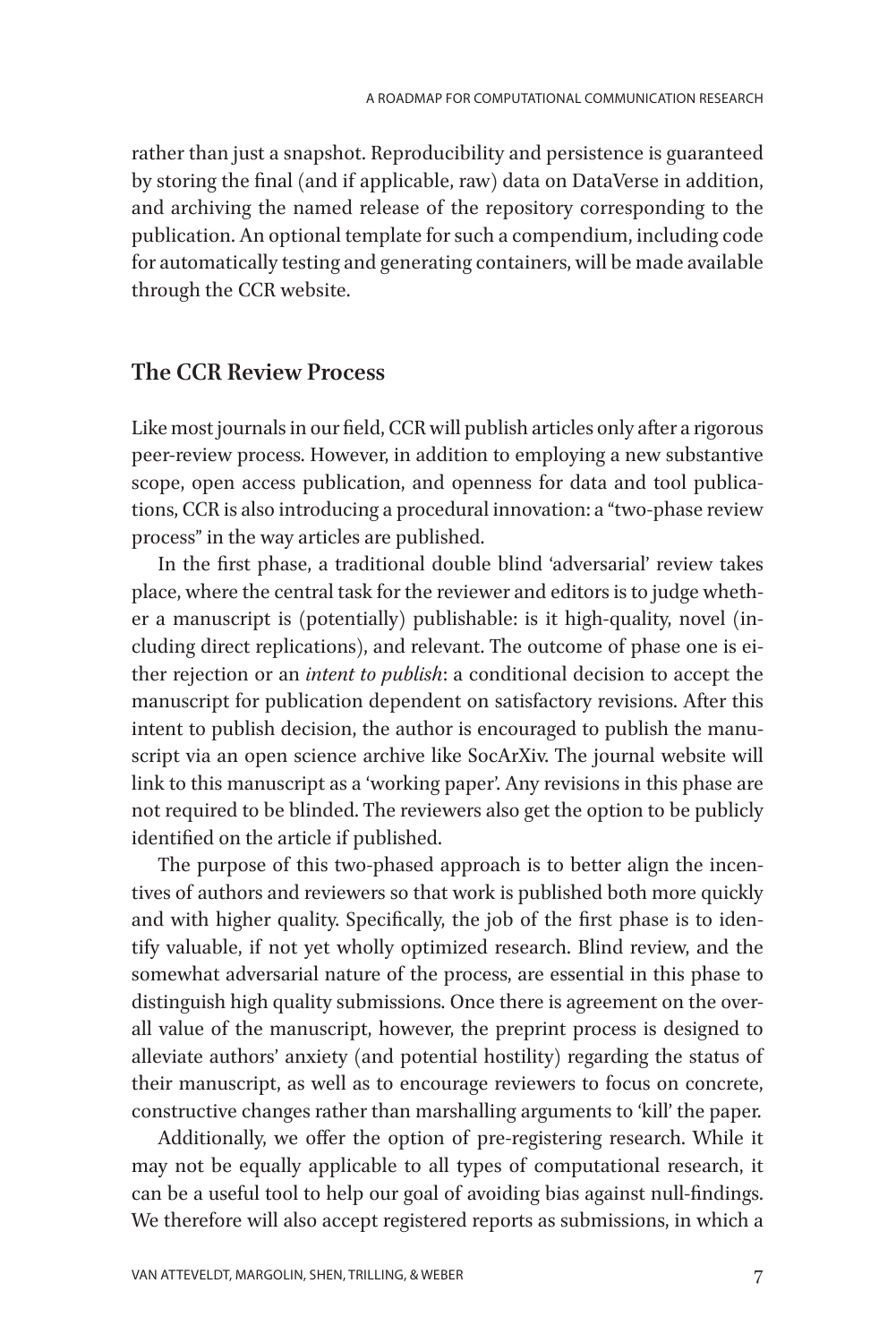introduction, theory, and methods are specified in advance, but data have not been collected and analyzed yet. In this case, the first phase of the review process is conducted on the basis of the preregistered report, meaning that the report will be sent out for review and an intent to publish the final article can be given on the basis of this review, independent of research outcomes but of course conditional on robust and transparent methodology in accordance with the preregistration. We encourage the use of preregistration services such as the Open Science Framework or aspredicted.org and/or the dissemination of the registered report as a preprint once intent to publish is given.

This two-phase process and use of registered reports is experimental by design and should be seen as a first step in moving towards a more interactive and less adversarial review system. It is not clear how well it will work. Nonetheless it is one of the commitments of CCR to try new ideas that might improve the convoluted, and generally under-examined, publishing process.

#### **Introduction to the first issue**

The articles in this first issue present a snapshot of all aspects of computational communication research. *Hopp, Schaffer, Fisher, and Weber* present the Interface for Communication Research (iCoRe), a user-friendly web interface to access, explore, and analyze the Global Database of Events, Language, and Tone (GDELT). This interface makes it easier to work with GDELT to answer substantive communication questions, as well as enhancing the transparency and replicability of such work by providing a standardized query interface. The authors demonstrate in three theory-driven case studies the usefulness of iCoRe.

*Pak* uses Structural Topic Models ([Roberts et al., 2014](#page-10-13)) to show how the Twitter feed of newspapers differ from their online content. This study shows how state-of-the-art analysis techniques can be used to study journalistic choices and how they differ for different audiences and contexts.

*Haim and Nienierza* present an open source browser plug-in that they use to observe both the content and context of the consumption of (public) Facebook posts. They also present a proof-of-concept study that, although highlighting the technical and social difficulties of recruiting participants for digital tracking studies, does show how the interaction with posts can be recorded, including scrolling, liking, and clicking links within a post.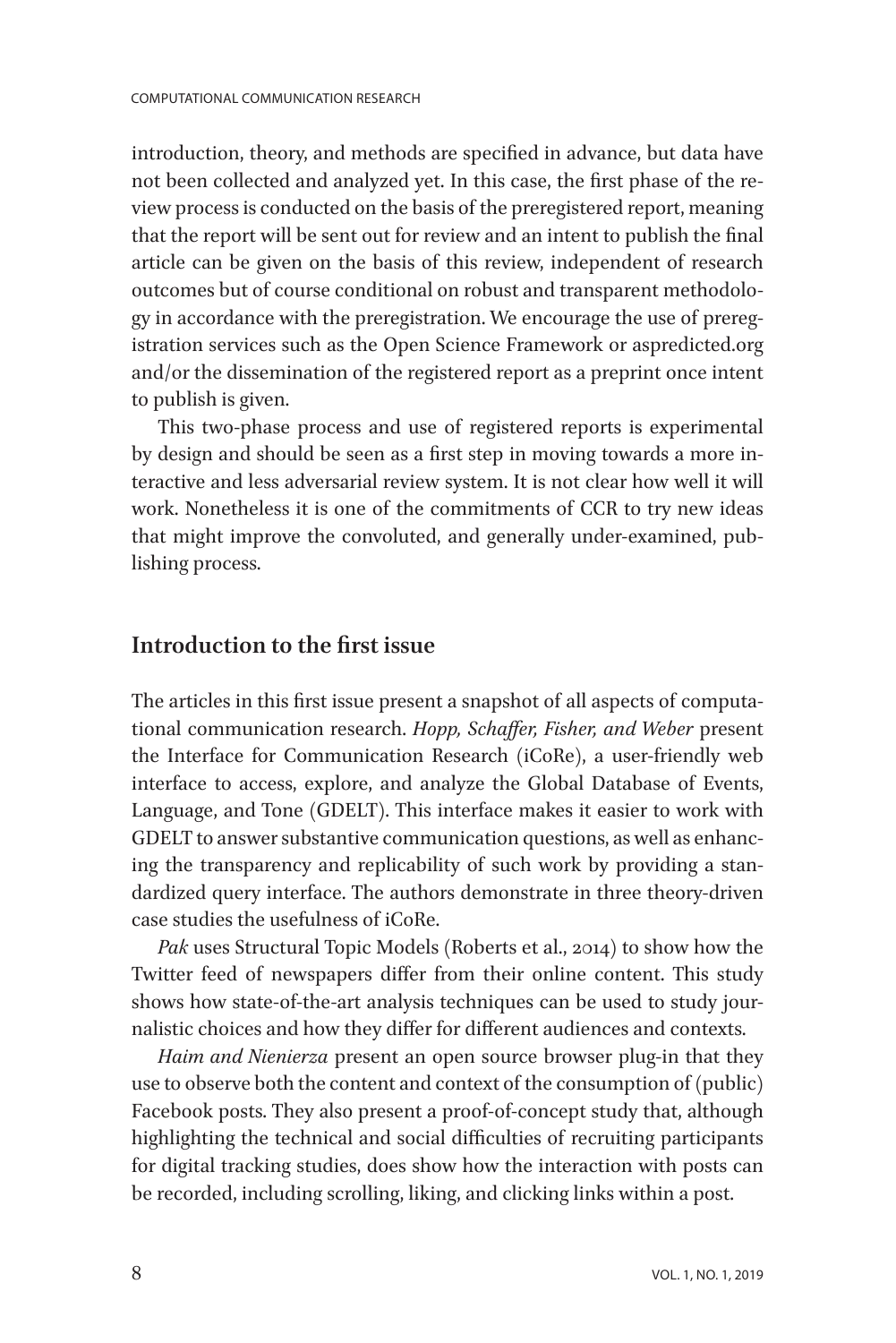*Kim, Yang, Kim, Hemenway, Ungar, and Cappella* used state-of-the-art recommender system techniques to create personalized health communication messages in a longitudinal study. Their results show that personalized messages have an improved effect compared to either showing the overall most preferred message or a random message.

Taken together, these four articles represent substantive computational scholarship in journalism health communication, and framing research. In addition, these articles contribute to making data and computational tools more accessible to communication scholars. We are confident that this is just the beginning of a stream of great research articles, and we look forward to your contributions and reviews.

#### **Author Note**

We would like to thank all reviewers, submitters, and editorial board members for contributing to the journal and for their feedback on this introduction. We would also like to thank Amsterdam University Press and especially our founding gold sponsors (Vrije Universiteit Amsterdam, The Network Institute, the University of Amsterdam / ASCoR) and founding silver sponsors (The Hebrew University of Jerusalem, The Center for Information Technology and Society at UC Santa Barbara, and the Computational Communication Science Lab of the University of Vienna), for making this journal possible.

#### **References**

- <span id="page-9-1"></span>Alvarez, R. M. (2016). *Computational social science*. Cambridge University Press.
- <span id="page-9-4"></span>Anderson, C. (2008). The end of theory: The data deluge makes the scientific method obsolete. *Wired Magazine*. Retrieved from [http://www.wired.com/science/discoveries/](http://www.wired.com/science/discoveries/magazine/16-07/pb_theory) [magazine/16-07/pb\\_theory](http://www.wired.com/science/discoveries/magazine/16-07/pb_theory)
- <span id="page-9-2"></span>Greenwald, A. G. (2012). There is nothing so theoretical as a good method. *Perspectives on Psychological Science*, *7*(2), 99–108.<https://doi.org/10.1177/1745691611434210>
- <span id="page-9-0"></span>Hilbert, M., Barnett, G., Blumenstock, J., Contractor, N., Diesner, J., Frey, S., ... Zhu, J. J. H. (2019). Computational communication science: A methodological catalyzer for a maturing discipline. *Accepted for publication in International Journal of Communication*.
- <span id="page-9-5"></span>Kitchin, R. (2014). Big Data, new epistemologies and paradigm shifts. *Big Data & Society*, *1*(1), 1–12. <https://doi.org/10.1177/2053951714528481>
- <span id="page-9-3"></span>Klein, O., Hardwicke, T. E., Aust, F., Breuer, J., Danielsson, H., Hofelich Mohr, A., ... Frank, M. C. (2018). A practical guide for transparency in psychological science. *Collabra: Psychology*, *4*. <https://doi.org/10.1525/collabra.158>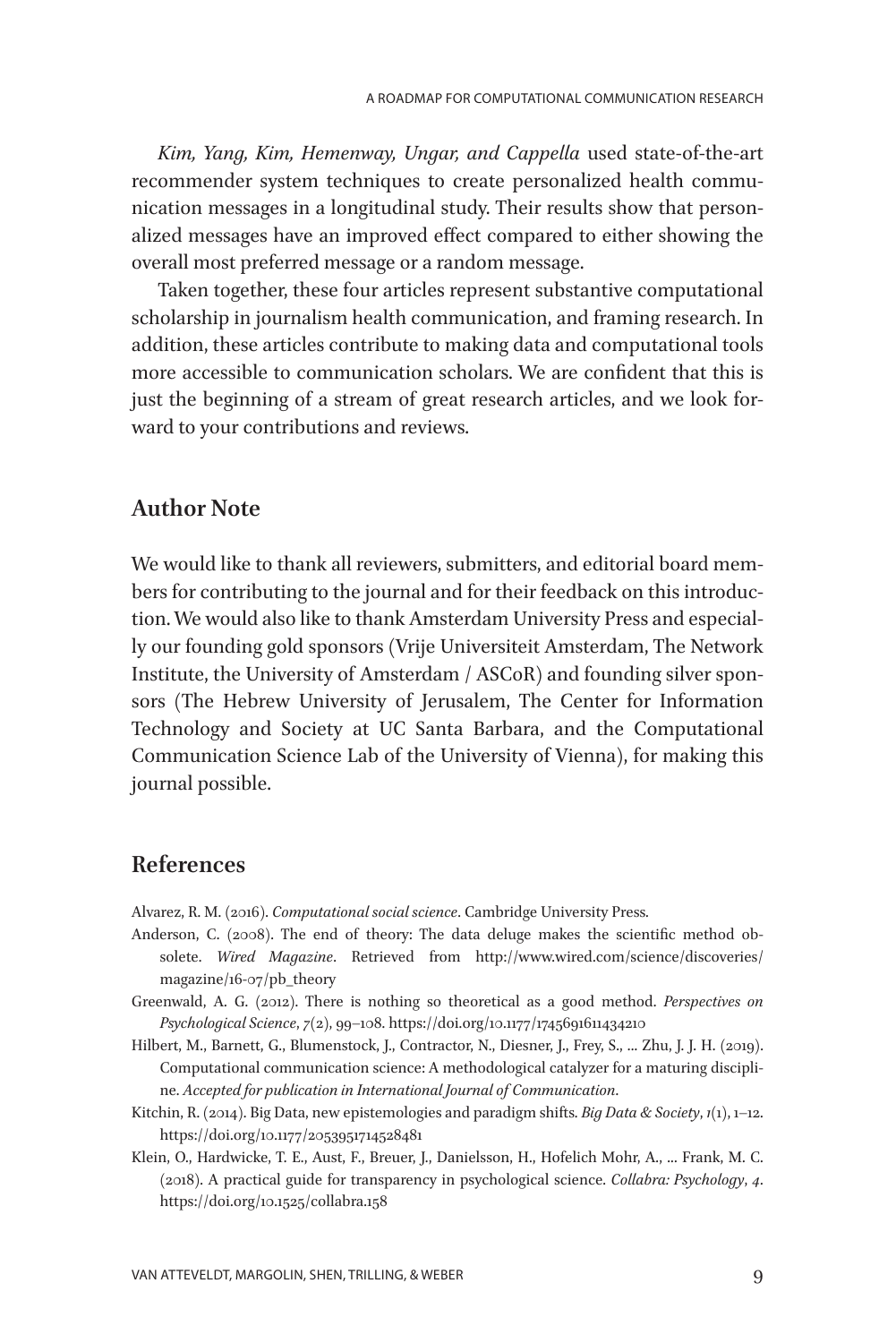- <span id="page-10-0"></span>Lazer, D., Pentland, A. S., Adamic, L., Aral, S., Barabasi, A. L., Brewer, D., ... Alstyne, M. V. (2009). Computational social science. *Science* (*New York, NY*), *323*(5915), 721–723. [https://doi.](https://doi.org/10.1126/science.1167742) [org/10.1126/science.1167742](https://doi.org/10.1126/science.1167742)
- <span id="page-10-7"></span>Lazer, D., & Radford, J. (2017). Data ex machina: introduction to big data. *Annual Review of Sociology*, *43*, 19–39.
- <span id="page-10-9"></span>Margolin, D. (2018). *The computational contribution: A symbiotic approach to integrating computational research into the communication field*. Presented at the annual conference of the International Communication Association (ICA). Prague, Czech Republic.
- <span id="page-10-12"></span>Marwick, B., Boettiger, C., & Mullen, L. (2018). Packaging data analytical work reproducibly using r (and friends). *The American Statistician*, *72*(1), 80-88. [https://doi.org/10.1080/00031305.2017](https://doi.org/10.1080/00031305.2017.1375986) [.1375986](https://doi.org/10.1080/00031305.2017.1375986)
- <span id="page-10-11"></span>Munafò, M. R., Nosek, B. A., Bishop, D. V., Button, K. S., Chambers, C. D., Du Sert, N. P., ... Ioannidis, J. P. (2017). A manifesto for reproducible science. *Nature Human Behaviour*, *1*(1), 0021. [https://](https://doi.org/10.1038/s41562-016-0021) [doi.org/10.1038/s41562-016-0021](https://doi.org/10.1038/s41562-016-0021)
- <span id="page-10-5"></span>Nosek, B. A., Alter, G., Banks, G. C., Borsboom, D., Bowman, S. D., Breckler, S. J., ... Yarkoni, T. (2015). Promoting an open research culture. *Science*, *348*(6242), 1422–1425. [https://doi.org/10.1126/](https://doi.org/10.1126/science.aab2374) [science.aab2374](https://doi.org/10.1126/science.aab2374)
- <span id="page-10-3"></span>Peng, T.-Q., Liang, H., & Zhu, J. J. (2019). Introducing computational social science for asia-pacific communication research. *Asian Journal of Communication*, *29*, 205–216. [https://doi.org/10.10](https://doi.org/10.1080/01292986.2019.1602911) [80/01292986.2019.1602911](https://doi.org/10.1080/01292986.2019.1602911)
- <span id="page-10-10"></span>Pfeffer, J. (1993). Barriers to the advance of organizational science: Paradigm development as a dependent variable. *Academy of management review*, *18*(4), 599–620.
- <span id="page-10-13"></span>Roberts, M. E., Stewart, B. M., Tingley, D., Lucas, C., Leder-Luis, J., Gadarian, S. K., ... Rand, D. G. (2014). Structural topic models for open-ended survey responses. *American Journal of Political Science*, *58*(4), 1064–1082.
- <span id="page-10-1"></span>Shah, D. V., Cappella, J. N., & Neuman, W. R. (2015). Big data, digital media, and computational social science: Possibilities and perils. *The ANNALS of the American Academy of Political and Social Science*, *659*(1), 6–13.<https://doi.org/10.1177/0002716215572084>
- <span id="page-10-8"></span>Tufekci, Z. (2015). Algorithmic harms beyond Facebook and Google: Emergent challenges of computational agency. *Colorado Technology Law Journal*, *13*(2), 203 – 218.
- <span id="page-10-2"></span>Van Atteveldt, W., & Peng, T.-Q. (2018). When communication meets computation: Opportunities, challenges, and pitfalls in computational communication science. *Communication Methods and Measures*, *12*(2-3), 81–92. <https://doi.org/10.1080/19312458.2018.1458084>
- <span id="page-10-6"></span>Van Atteveldt, W., Strycharz, J., Trilling, D., & Welbers, K. (2019). Towards open computational communication science: A practical roadmap for reusable data and code. *Accepted for publication in International Journal of Communication*.
- <span id="page-10-4"></span>Weber, R., Fisher, J. T., Hopp, F. R., & Lonergan, C. (2017). Taking messages into the magnet: Method-theory synergy in communication neuroscience. *Communication Monographs*, *85*(1), 81–102.<https://doi.org/10.1080/03637751.2017.1395059>

#### **About the authors**

**Wouter van Atteveldt:** Vrije Universiteit Amsterdam Correspondance address: [wouter@vanatteveldt.com](mailto:wouter@vanatteveldt.com)

**Drew Margolin:** Cornell University